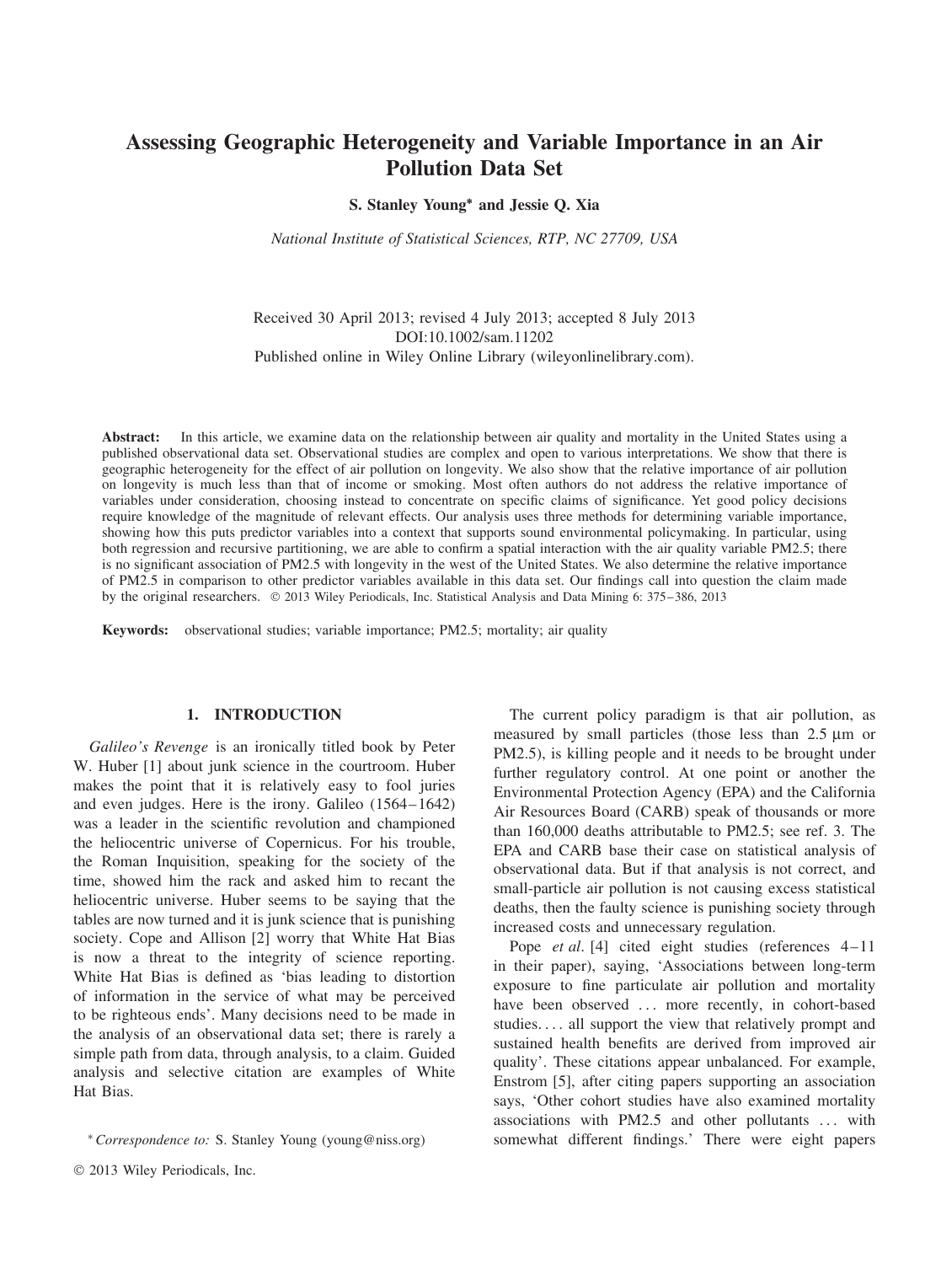that Pope *et al*. referred to supporting an association between pollution, PM2.5, and statistical deaths, and four papers that Enstrom referred to that cast doubt on the claim. Peng *et al*. [6] commented, 'For example, in air pollution epidemiology, the national relative risk of increased mortality is estimated to be 1.005 per 10 parts per billion of 24-hour ozone. Remarkably, an integrated analysis of mortality in 95 metropolitan areas can detect this signal, which translates into thousands of excess deaths per year given the universality of ozone exposure. Nevertheless, the potential for unexplained confounding cannot be denied for such a small relative risk'. For a review of animal and human studies see ref. 7.

When this controversy was breaking out in the early 1990s, the EPA asked the National Institute of Statistical Sciences to evaluate data from two cities, see ref. 8. They commented on some of the difficulties, saying 'The data used in the analyses (meteorological conditions, particulate levels, death counts) are observational; that is, data that are measured and recorded without control or intervention by researchers. Deducing causal relationships from observational data is perilous. A practical approach described by Mosteller and Tukey involves considerations beyond regression analysis. In particular, consideration should be given to whether the association between particulate levels and mortality is consistent across "settings," whether there are plausible common causes for elevated particulate levels and mortality, and whether the derived models reflect reasonable physical relationships.' They then concluded, '*...*that the reported effects of particulates on mortality are unconfirmed'. Essentially noting the same and additional difficulties, Smith *et al*. [9] agreed that the case for a significant association of low-level air pollution with statistical deaths was unproven, 'In summary, it is our view that estimates of the association between ozone and mortality, based on time-series epidemiologic analyses of daily data from multiple cities, reveal important still-unexplained inconsistencies and show sensitivity to modeling choices and data selection. These inconsistencies and sensitivities contribute to serious uncertainties when epidemiological results are used to discern the nature and magnitude of possible ozone–mortality relationships or are applied to risk assessment' [10].

It was noted by Krewski *et al*. [11], who support the view that a relationship exists between air pollution and statistical deaths, that if there are effects, they are heterogeneous, i.e. varying across the United States as shown in their Figure 21, which is reproduced here as Fig. 1(a). Smith *et al*. [9], using complex methods for ozone levels, also noted that the effects were not constant across the United States. We present their geo-map for the 8-hours and allyear measurements as Fig. 1(b). In both geo-maps, there are hot spots and vast areas where any affect of air pollution

Statistical Analysis and Data Mining DOI:10.1002/sam

on mortality appears minimal to nonexistent; i.e. there is geographic heterogeneity. From a statistical point of view, the story could stop right here. There is interaction. Reliance on a main effect of air pollution, PM2.5, and/or ozone is not supported by the statistical analysis.

We were fortunate to obtain from Dr. C. Arden Pope III the data used in his 2009 *New England Journal of Medicin*e paper. That data is comprehensive and allows us to address two important questions. The first question is the relative importance of air pollution relative to other factors with respect to statistical deaths. In all of air pollution literature that we have surveyed there is essentially no presentation of such information. Yes, it is of interest to scientists to determine if there is any effect of air pollution, but it should also be important to decision makers to know its relative importance with respect to other factors so that possible tradeoffs can be considered. The second question concerns regional differences in the air pollution and statistical death relationship. Given Fig 1(a) and 1(b), it would be of interest to know if there is evidence for differential effects in the western United States as opposed to the East. Enstrom [5] finds no effect in California, with a relative risk of 1.00 and confidence limits of 0.98–1.02. His results are confirmed by CARB consultant Professor Jerrett, with a relative risk of 1.00 and confidence limits of 0.97–1.03. We compute multiple analyses sweeping across the county from west to east and show that one can 'cut' along the longitude passing just west of Chicago and find no effect of PM2.5 to the west and a small effect of PM2.5 on statistical deaths to the east. Both Styer *et al*. [8] and Smith *et al*. [9] make the point if the effect of the pollutant is not consistent, then it is unlikely that you have a causative agent. We agree.

Pope *et al*. [4] suggest that PM2.5 is a statistically significant cause of death uniformly across the United States, so reducing PM2.5 will lead to improved life expectancy. They tacitly take the position that PM2.5 should be reduced without regard to other variables that impact mortality. We take the position that their reporting and analysis is in support of the righteous end of saving lives; they do not cite contrary papers, e.g. Enstrom [5], and they ignore geographic heterogeneity, which they note in Krewski *et al*. [11] and so their paper is consistent with White Hat Bias. Based on our analysis, an alternative interpretation is that PM2.5 exhibits different associations with mortality in the eastern and western United States, suggesting that a single national policy is not appropriate across the entire country. In any case, the relative importance of PM2.5 to statistical mortality, as compared to other factors, should be taken into account by decision makers. Following the methods used by Krstić [12] we will provide estimates of days of lives extended for changes in PM2.5 and income.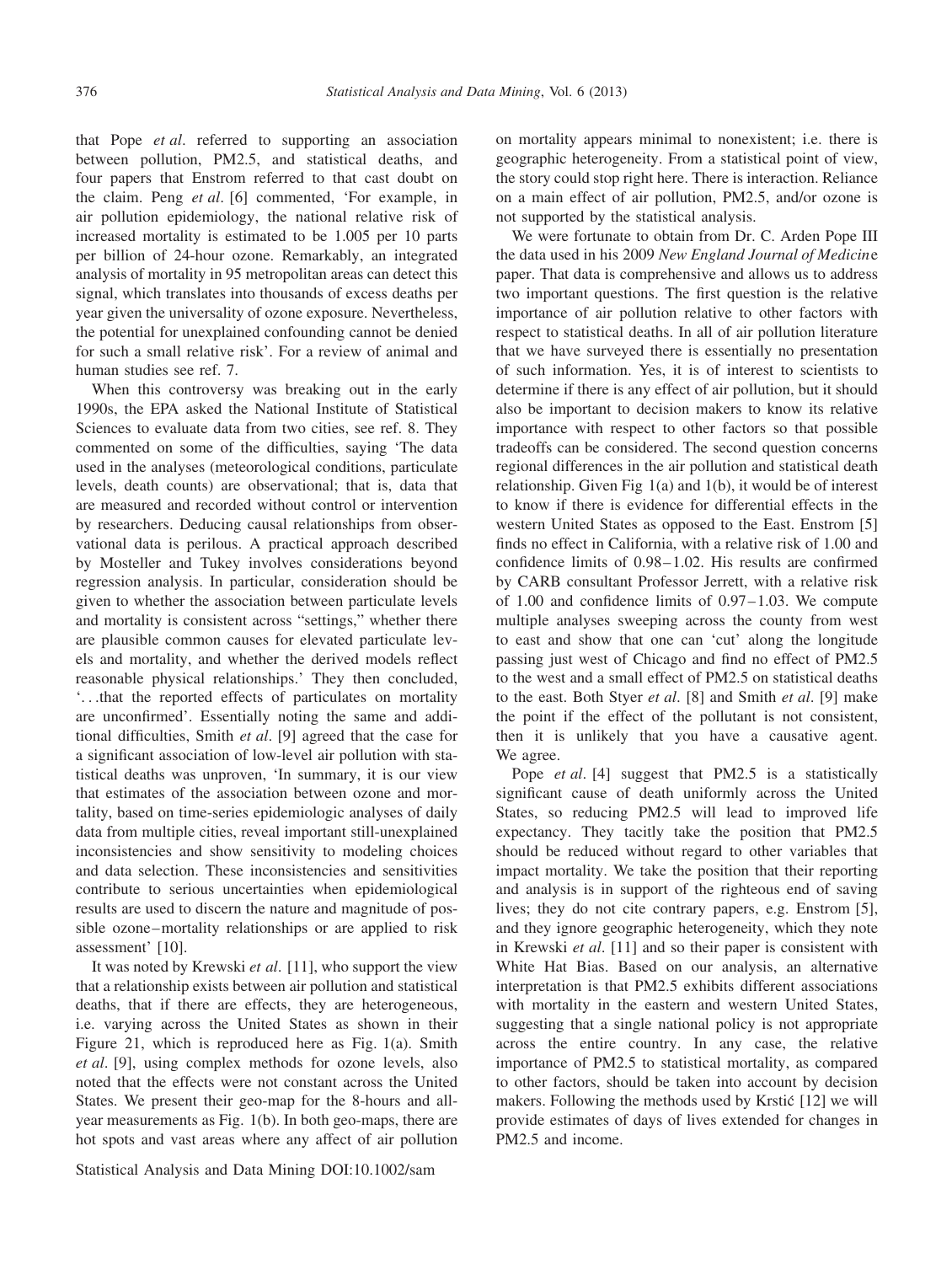

Fig. 1 (a) The risk of mortality due to fine particles varies by location (*Source:* Krewski *et al*. [11].). (b) The risk of mortality from ozone varies by location (*Source:* Personal communication from R. L. Smith *et al*. [9]). [Color figure can be viewed in the online issue, which is available at wileyonlinelibrary.com.]

In this article, we first describe the Pope *et al*. [4] data set. Next we describe two analysis methods, regression and recursive partitioning (RP), that can be used to assess the importance of predictor variables. Next we give a series of results: evidence of geographic heterogeneity, variable importance using three methods, and partial correlations to help understand the predictors in the Pope data set. Finally, we discuss our results and a number of literature thoughts on the nature of science inference from complex observational data.

## **2. DATA**

Pope *et al.* [4] started with 2068 county units from which 215 county units in metropolitan areas were selected that had matching PM2.5 data available. Four New York areas were consolidated into one, so ultimately there were 211 records for 51 metropolitan areas within the United States. Note that there are only 51 distinct PM2.5 measurement stations; these were replicated as necessary and assigned to 211 metropolitan areas. The response variable was the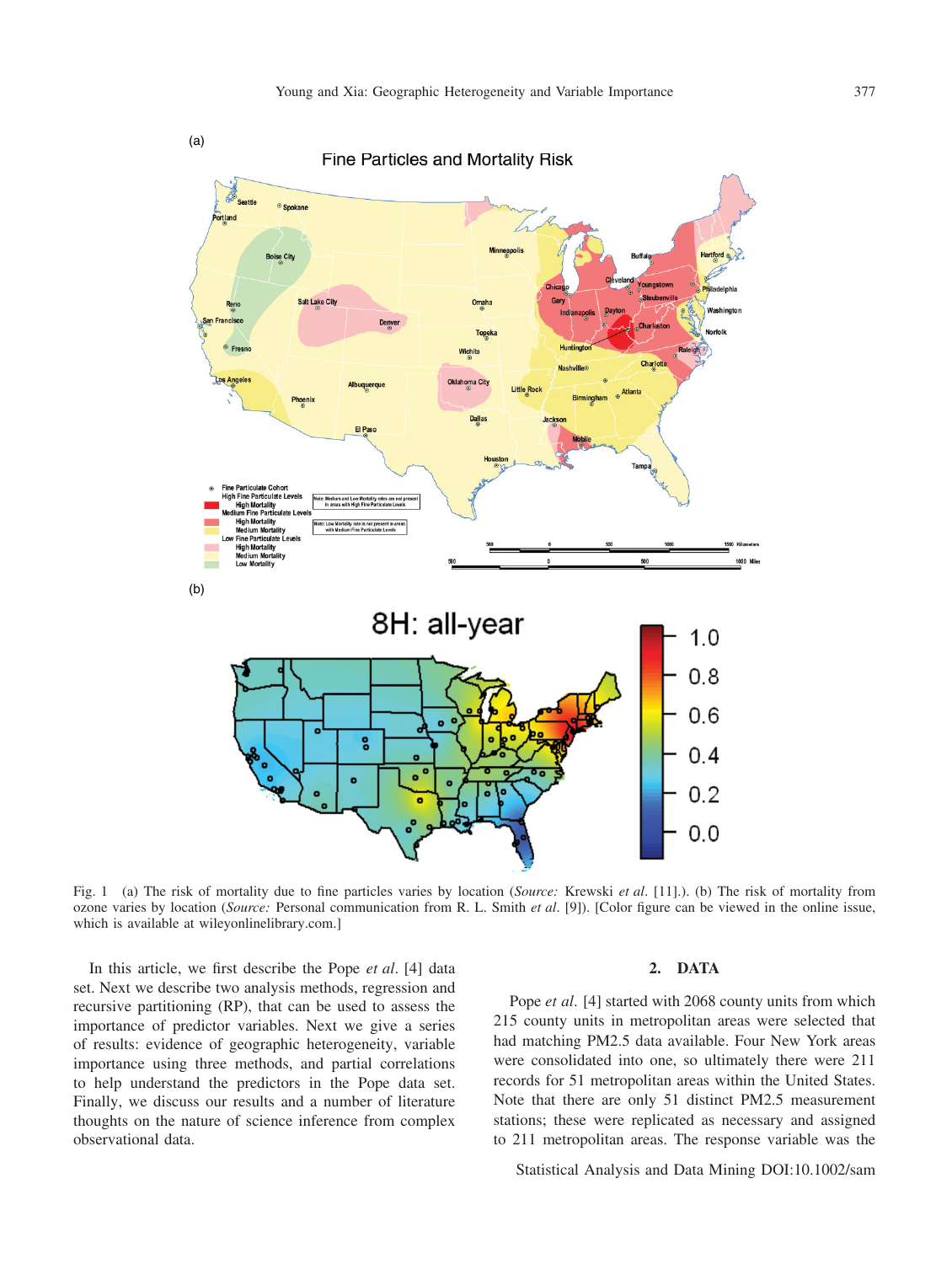**Table 1.** Variables reported and use by Pope *et al*. for regression analysis. NB: All variables are given as change from years ∼1980 to ∼2000.

| Variable                                                   | Comment                                                                                                                      |  |  |  |  |
|------------------------------------------------------------|------------------------------------------------------------------------------------------------------------------------------|--|--|--|--|
| Life Expectancy, life-table<br>methods                     | Response variable (Change LE)                                                                                                |  |  |  |  |
| Per capita income (in<br>thousands of \$)                  | Inflation adjusted to the year<br>2000 (Income)                                                                              |  |  |  |  |
| Lung Cancer (Age<br>standardized death rate)               | Surrogate for smoking (LCan)                                                                                                 |  |  |  |  |
| COPD (Age standardized<br>death rate)                      | Surrogate for smoking. COPD<br>denotes chronic obstructive<br>pulmonary disease                                              |  |  |  |  |
| High-school graduates<br>(proportion of population)        | (hs)                                                                                                                         |  |  |  |  |
| PM2.5 $(\mu$ g/m <sup>3</sup> )                            | Particulate matter, aerodynamic<br>diameter $\leq$ 2.5 µm                                                                    |  |  |  |  |
| Black population (proportion<br>of population)             | Self reported (black)                                                                                                        |  |  |  |  |
| Population (in hundreds of<br>thousands)                   | (pop)                                                                                                                        |  |  |  |  |
| 5-Year in-migration<br>(proportion of population)<br>(mig) | Five-year in-migration refers to<br>the proportion of the<br>population who did not reside<br>in the county 5 years earlier. |  |  |  |  |
| Hispanic population<br>(proportion of population)          | Self reported (hisp)                                                                                                         |  |  |  |  |
| Urban residence (proportion<br>of population)              | (urban)                                                                                                                      |  |  |  |  |

**Table 2.** Means and standard deviations for the 11 variables in the Pope data set.

|    | Variable      | Mean      | SD     |
|----|---------------|-----------|--------|
|    | Change LE     | 2.7312    | 0.9167 |
| 2  | Lean d        | 2.3455    | 2.7726 |
| 3  | copd_d        | 4.4397    | 2.4358 |
| 4  | Change Income | 8.5069    | 3.1608 |
| 5  | Change PM     | 6.5477    | 2.9151 |
| 6  | hs d          | 0.1872    | 0.1453 |
|    | black d       | 0.0176    | 0.0565 |
| 8  | hisp_d        | 0.0333    | 0.0431 |
| 9  | $Pop_d$       | 0.9948    | 2.2599 |
| 10 | urban d       | 0.2002    | 0.1800 |
| 11 | mig d         | $-0.0063$ | 0.0613 |

change in age-adjusted mortality from the early 1980s to the late 1990s. And there were 10 predictor variables; see Table 1. The predictor variables are also the change over time. For example, change in income is 'income 2000 minus income 1979'. Means and standard deviations for these variables are given in Table 2. Partial correlations among the variables are given in Table 3. The change in PM2.5 is the same for each unit within a metropolitan area. The data used in this article were obtained from Professor Pope and will be posted to [http://www.datadryad.](http://www.datadryad)org. We also provide the data set consolidated to 51 metropolitan areas.

Statistical Analysis and Data Mining DOI:10.1002/sam

## **3. METHODS**

#### **3.1. Introduction**

We use two methods of model fitting: linear regression and RP. Some of the many potential problems with regression methods are covered by Glaeser [13]. A review of regression variable importance measure is given by Nathans *et al*. [14]. RP is also used as it is robust to nonlinear relationships. The Golden Helix implementation of single and multiple tree RP is described in their user manual, HelixTree manual [15] available at [http://www.](http://www.goldenhelix.com/pdfs/) [goldenhelix.com/pdfs/H](http://www.goldenhelix.com/pdfs/)elixTreeManual.pdf.

#### **3.2. Regression**

The linear regression model of the following form is considered:

$$
Y = \beta_0 + \beta_1 X_1 + \beta_2 X_2 + \dots + \beta_{10} X_{10} + e, \qquad (1)
$$

where *Y* represents the change of life expectancy from the early 1980s to the late 1990s;  $X_1$  to  $X_{10}$  represent the 10 covariates considered in Pope *et al*. [4], including the changes of PM2.5, income, high school graduate rate, and two proxy indicators for smoking, and so on, which are listed in Table 1. The residuals *e* are assumed to have an independent, identical Gaussian distribution with mean 0 and variance  $\sigma^2$ .

#### **3.3. Step-Wise Regression**

For the purpose of either variable selection or variable importance assignment, step-wise regressions are often conducted. NB: the order of entry is important and later we use a method that averages all orders. In the forward selection mode, the simplest model without any regression variables is first fitted:

$$
Y = \beta_0 + e
$$

Then one regression variable is added to the model, forming a second model:

$$
Y = \beta_0 + \beta_i X_i + \varepsilon
$$

The decrease of the residual sum of squares  $r_i$  is assigned to the regression variable  $X_i$ . This procedure is repeated, until all 10 variables enter the 11th model. Eventually, there will be a vector of residual sum of squares  $(r_1, r_2, \ldots, r_{10})$ for the 10 regression variables. If all regression variables are independent, the vector will be unique regardless of the sequence of the variables entering the linear model in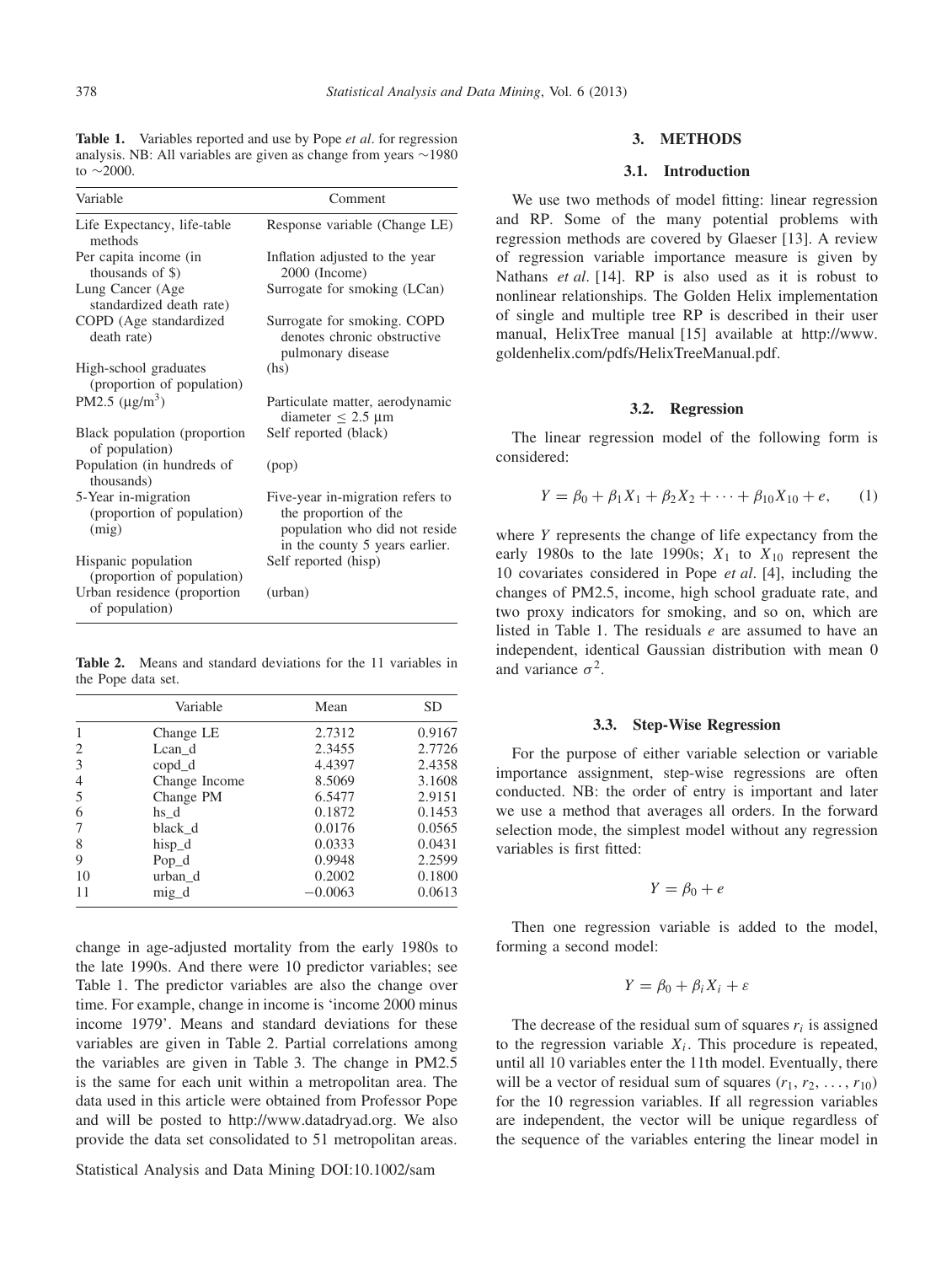| Variable      | Change<br>LE | Lean d   | copd d   | Change<br>Income | Change<br>PM | hs_d     | black d  | $hisp_d$ | $Pop_d$  | urban d  | $mig_d$  |
|---------------|--------------|----------|----------|------------------|--------------|----------|----------|----------|----------|----------|----------|
| Change LE     | 1.000        | $-0.263$ | $-0.237$ | 0.412            | 0.147        | 0.000    | $-0.090$ | 0.021    | 0.058    | 0.001    | 0.001    |
| Lean d        | $-0.263$     | 1.000    | 0.291    | $-0.027$         | $-0.074$     | $-0.183$ | $-0.062$ | 0.005    | $-0.163$ | 0.001    | 0.082    |
| copd d        | $-0.237$     | 0.291    | 1.000    | $-0.032$         | $-0.028$     | $-0.257$ | $-0.079$ | $-0.067$ | $-0.015$ | 0.182    | 0.013    |
| Change Income | 0.412        | $-0.027$ | $-0.032$ | 1.000            | $-0.005$     | 0.423    | $-0.016$ | $-0.002$ | $-0.009$ | 0.167    | 0.020    |
| Change PM     | 0.147        | $-0.074$ | $-0.028$ | $-0.005$         | 1.000        | $-0.002$ | 0.001    | $-0.000$ | $-0.112$ | $-0.000$ | 0.001    |
| hs d          | 0.000        | $-0.183$ | $-0.257$ | 0.423            | $-0.002$     | 1.000    | 0.089    | 0.009    | 0.077    | $-0.057$ | $-0.328$ |
| black d       | $-0.090$     | $-0.062$ | $-0.079$ | $-0.016$         | 0.001        | 0.089    | 1.000    | 0.012    | $-0.001$ | $-0.069$ | $-0.006$ |
| hisp_d        | 0.021        | 0.005    | $-0.067$ | $-0.002$         | $-0.000$     | 0.009    | 0.012    | 1.000    | 0.395    | $-0.149$ | $-0.000$ |
| $Pop_d$       | 0.058        | $-0.163$ | $-0.015$ | $-0.009$         | $-0.112$     | 0.077    | $-0.001$ | 0.395    | 1.000    | $-0.010$ | $-0.097$ |
| urban d       | 0.001        | 0.001    | 0.182    | 0.167            | $-0.000$     | $-0.057$ | $-0.069$ | $-0.149$ | $-0.010$ | 1.000    | $-0.062$ |
| mig_d         | 0.001        | 0.082    | 0.013    | 0.020            | 0.001        | $-0.328$ | $-0.006$ | $-0.000$ | $-0.097$ | $-0.062$ | 1.000    |

**Table 3.** Partial correlations among the variables in the data set adjusted over all pairs of other variables. PM2.5 partial correlations were not significantly associated with any of the other variables, Bonferroni adjusted.

Eq. (1). However, if there are correlated variables, their *ri* values will depend on the order that the variable enter the linear model.

#### **3.4. Regression Variable Importance**

Variable importance estimates are achieved by decomposing  $var(Y)$  into the parts attributable to the individual *Xi*s. There are several methods of variable importance assignment based on the linear regression models shown in Eq. (1), as described in Lindeman *et al*. [16], Grömping  $[17–19]$ , and Pratt  $[20]$  among others, Nathans *et al*. [14]. In our article, we use the method proposed by Lindeman, Merenda, and Gold (LMG). It considers all the  $10! = 3{,}628{,}800$  permutations of the stepwise regression using the 10 regression variables. The method is computationally intensive, but there is free code to do the analysis in R, see ref. 17. Let  $(r_1^{(k)}, r_2^{(k)}, \ldots, r_{10}^{(k)})$  represent the *k*th variable importance assignment for the regression variables; the final variance importance assignment is just the average importance over all the permutations:

$$
\overline{r}_i = \frac{1}{10!} \sum_{k=1}^{10!} r_i(k), i = 1, \dots, 10.
$$
 (2)

For two correlated variables, a single stepwise regression will diminish the relative importance of the variable that enters the regression model at a later time; the LMG method averages across all possible full-term stepwise regressions and LMG claim their method assigns a more balanced value of importance to both variables.

We also compute the method of Pratt [20], following his example, which gives the fraction of the standard deviation of the response attributable to each of the predictors. We chose to omit those variables that were not significant (denoted by 'NS' in the results) at the significance level of 0.05, without multiplicity adjustment.

## **3.5. Partial Correlations**

A partial correlation coefficient quantifies the correlation between two variables when adjusted for the linear effects of one or more other variables; see ref. 21. We give the partial correlations among each of the pairs of variables, conditioned on all possible pairs of other variables, in Table 3. The significance of each partial correlation was determined using the method by Fisher [22]. A Bonferroni adjusted *p*-value,  $0.05/55 = 0.0091$ , was used to highlight larger partial correlations. A *p*-value plot, as in Schweder and Spjøtvoll [23], was used to help evaluate the multiple results.

#### **3.6. Single Tree**

RP is a data mining method useful for uncovering complicated relationships in large, complex data sets. These relationships may involve thresholds, interactions, and nonlinearities. Any or all of these relationships impede an analysis based on the standard assumptions in multiple linear regression. RP was originally designed for automatic interaction detection; see ref. 24. The method has been subject to much development and is widely used for complex modeling situations; see ref. 25. The basic analysis strategy of recursive partitioning is simple and easily understood with an example. Consider an analysis of the Pope data set for the eastern United States; see Fig. 2. The 185 observations from the Eastern United States are in the top node, denoted by *N*. Also given within a node are summary statistics that show the mean (*u)*, standard deviation (*s)*, and multiplicity adjusted *p*-values used in the splitting process. All potential predictor variables are examined and the variable with the smallest adjusted *p*-value is used to split the node into two or more daughter nodes. In this case, Change Income is the variable with the smallest adjusted *p*-value. Segmentation is used to find the optimal 'cut points', making in this case three daughter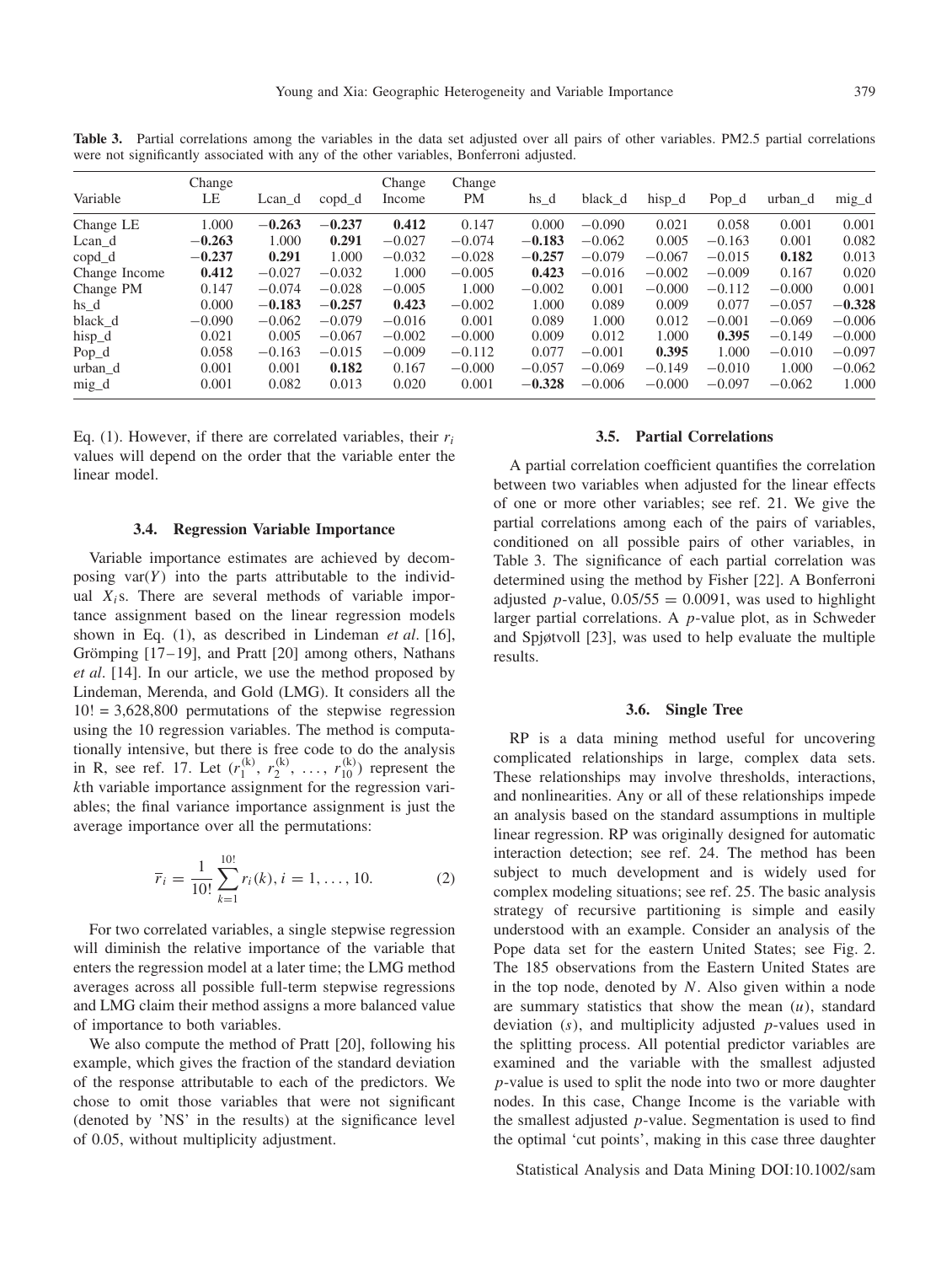

Fig. 2 Recursive partitioning analysis selects the best predictor, Change in Income, and makes two 'cuts' splitting the predictor into three groups with Life Expectancy increasing with increased income. Each of the three nodes is split in turn by variables that are surrogates for smoking, Lung Cancer and COPD. The difference of Life Expectance from the node with lowest increase in income to the highest is about 1.5 years. Lung Cancer and COPD confer about 0.8 years in increased life expectancy. Three *p*-values are given: the raw *p*-value, *P*, is unadjusted; *aP* is adjusted for the number of ways to cut the predictor into categories; *bP* is adjusted for cuts and variables available for making a cut.

nodes, denoted by *N*1, *N*2, and *N*3, respectively. It is a user option to control the maximum number of cut points. We set the number of cut points to a maximum of two. The *p*-value for this cut is adjusted to reflect the number of variables available and the number of ways the segmentation can be done, as well as the number and placement of the cuts. Each of the daughter nodes is examined in turn and is split if significant. Nodes *N*1 and *N*3 use COPD to split and Node *N*2 is split using Lung Cancer. Pope *et al*. [4] used both COPD and Lung Cancer as surrogates for smoking. Each node is split in turn and the recursive splitting stops when there are no statistically significant splits to be made. Notice that at each level of the tree building the standard deviation in each node gets smaller as splitting progresses. Tracing from *N* to *N*1 to *N*11 we see the standard deviations decrease as 0.94, 0.8, and 0.7, respectively.

#### **3.7. Multiple Trees**

There are advantages (more accurate predictions and the ability to assess variable importance) to computing and using multiple trees in the analysis of a data set; see refs. 26,27. Multiple trees can be computed by sampling with replacement multiple random samples from the data set and computing a tree for each such sample;

Statistical Analysis and Data Mining DOI:10.1002/sam

see ref. 28. Alternatively, at a split, from among the valid split variables, one can randomly sample one variable to make the split; see refs. 26,27. Once there are multiple trees, they can be used to determine variable importance in two ways. One can compute how often a variable is used over all the multiple trees. Alternatively, the split variable controls all the samples below it so, across the multiple trees, the fraction of the observations controlled by a variable can be computed. The latter method is used by HelixTree [15] from Golden Helix (Bozeman, MT) and we report its results.

#### **4. RESULTS**

It is perhaps not appreciated by the general scientific community, but it is well-known among experts that air quality has a differential effect on mortality in eastern and western United States with essentially no effect in the West; see refs. 5,9,11,29. As these results are based on several data sets with analyses done by several teams of investigators, the no-detectable-effect on mortality of PM2.5 in the West appears to be real. One explanation is that PM2.5 is based on physical particle size, not specific chemical composition. Bell *et al*. [30] report that there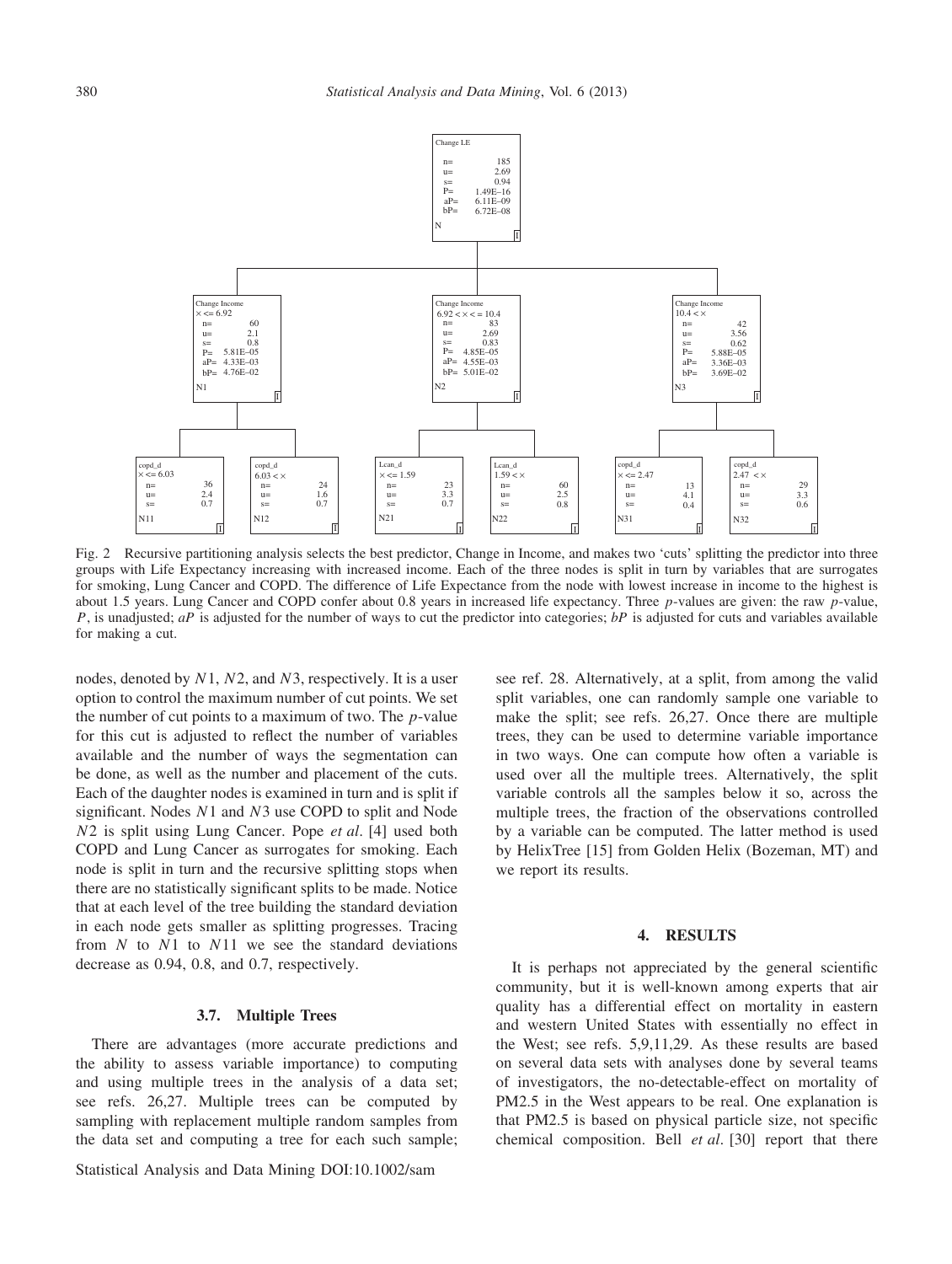

Fig. 3 Change in Life Expectancy(Change LE), in (a) East United States is positive with respect to Change PM2.5 whereas it is not statistically significant in (b) West United States. The East/West was taken as Denver. [Color figure can be viewed in the online issue, which is available at wileyonlinelibrary.com.]



Fig. 4 Change in Life Expectancy(Change LE), versus (a) change in PM2.5 and (b) Change in Income. [Color figure can be viewed in the online issue, which is available at wileyonlinelibrary.com.]

is both temporal and spatial variation in the chemical composition of PM2.5. With the Pope *et al*. [4] data set we confirm the geographic heterogeneity of PM2.5 health effects, and that there is no detectable effect in the western United States. Figure 3 gives scatter plots of change in Life Expectancy versus PM2.5 for the eastern and western United States. A linear regression for the eastern and western subsets finds a significant increase in mortality for the East, but not for the West; the slopes for the two regression lines are significantly different from one another, with *p*-value 0.0063. We selected Denver as the division of West/East (Figs 4 and 5). The choice of Denver was arbitrary. To better understand the effect of PM2.5 across the United States, we computed the regression of longevity on PM2.5, stepping across the United States from west to east and we give the slope of the regression line as we go; see Fig. 6. Start in the West and do a regression for western most *k* points. Also compute the regression for the points to the east of the *k* points. Now move to  $k + 1$ , then  $k + 2$ , and so on moving eastward. We add more points so we should have more power for the West and decreasing power for the East. But if there is East/West interaction, then any effect is attenuated. So the Pope *et al*.'s claim that life expectancy increases with a decrease in PM2.5 is supported in eastern United States, but not in the western United States.

Variable importance for the eastern and western United States is computed using the regression method of LMG and the RP method in HelixTree [15]. The variable importance results are given in Table 4. The predictor variables are given in order of their importance in multiple linear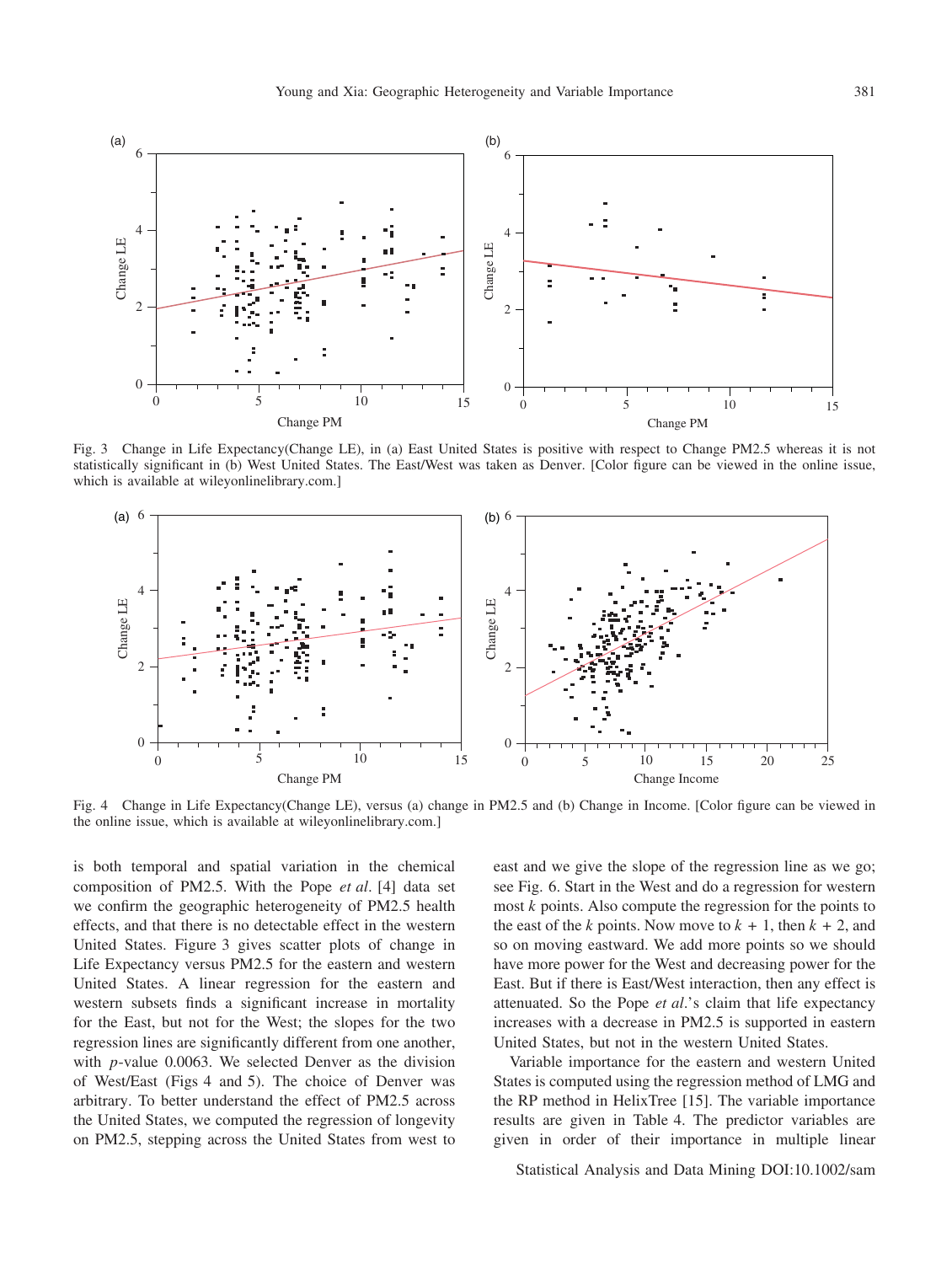

Fig. 5 Change in Life Expectancy in (a) eastern and (b) western United States increases with increased income. [Color figure can be viewed in the online issue, which is available at wileyonlinelibrary.com.]



Fig. 6 Slopes of PM2.5 regression line cutting the country into West and East along a line crossing a city. Start in the West on the left of the figure. Two regression coefficients are given for each cut point. The blue points are for the city and for the points to the west of the cut point. The red points are for the points to the east of the cut point. Initially there are few cities that make up the blue points and many for the red points. When you get to Cleveland the regression coefficients are equal West and East. [Color figure can be viewed in the online issue, which is available at wileyonlinelibrary.com.]

regression in the eastern United States. Increase in income is the most important variable for predicting improved mortality, in both eastern and western United States, and for both the regression and the RP variable importance methods. Lung Cancer and COPD are about equally important in the eastern United States. COPD and PM2.5 are relatively unimportant in the western United States. The Percent Graduating from High School and PM2.5 are about equally important in the eastern United States. Regression analysis indicates that %Black and Population Density are important in the western United States, but not very important in the eastern United States. Both regression and RP put the importance of PM2.5 in fourth place among the predictors, and roughly equal in importance to a high school education. Both linear regression and RP indicate that PM2.5 is unimportant in the western United States (Fig. 7).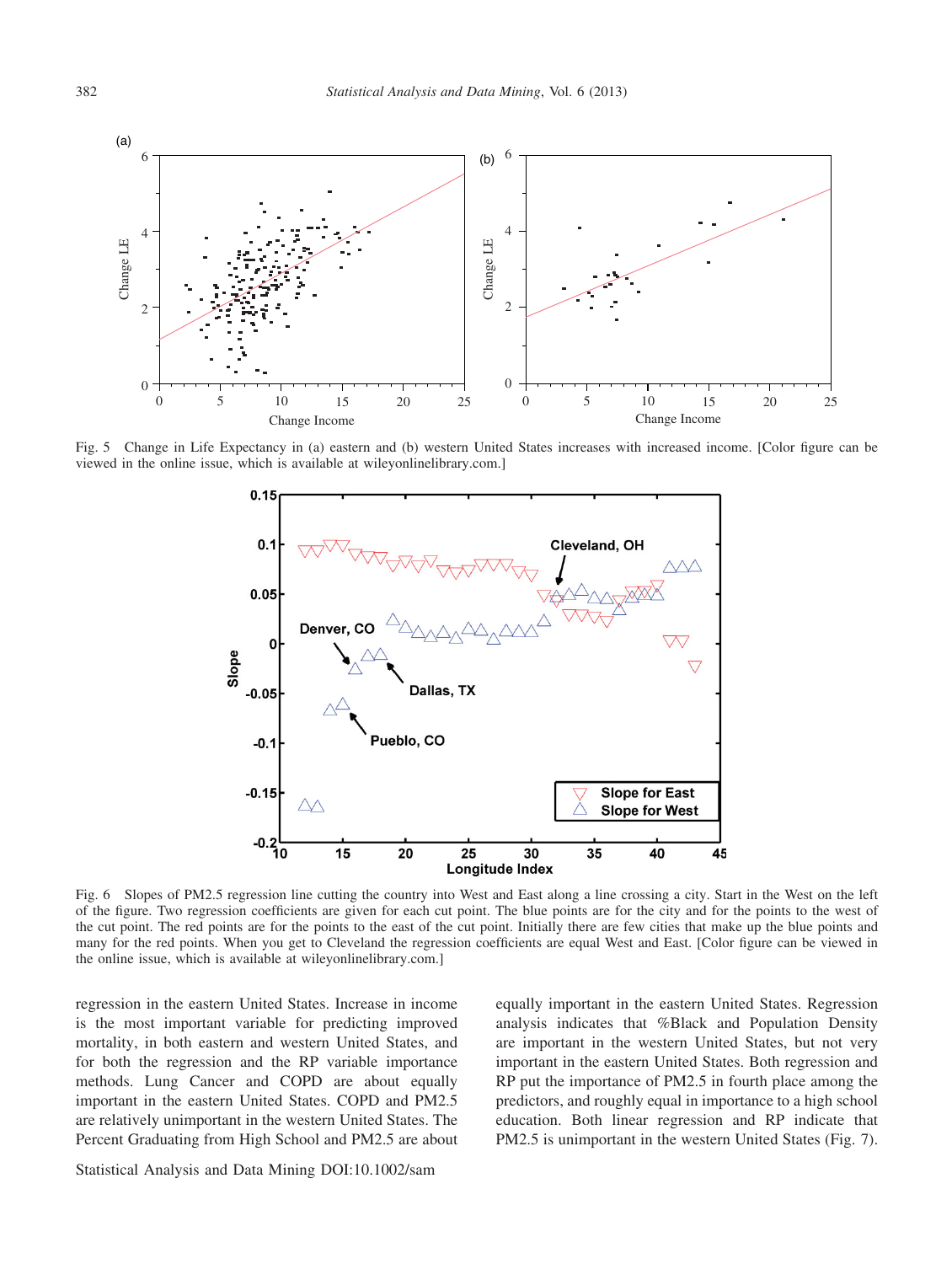**Table 4.** Variable importance. The rows are sorted by importance in East United States. 'Regression' importance by variance explained using linear regression over all 10! permutations of the order of the variables. 'Recursive Partitioning' is importance by the proportion of the samples controlled by a variable using 1000 trees. Note, in bold, the differences in regression importance for a number of the predictor variables between East and West. For Recursive Partitioning in the West, there was only one significant split, on Income; see Fig. 6.

| Variable    | Regression |        |                      | Recursive Partitioning | Pratt  |                      |                      |
|-------------|------------|--------|----------------------|------------------------|--------|----------------------|----------------------|
|             | East       | West   | <b>United States</b> | East                   | West   | <b>United States</b> | <b>United States</b> |
| Income      | 0.2792     | 0.3996 | 0.3390               | 0.2865                 | 1.0000 | 0.2108               | 21.70                |
| <b>COPD</b> | 0.1789     | 0.0216 | 0.1621               | 0.2298                 | 0.0000 | 0.1199               | 9.83                 |
| LungCancer  | 0.1697     | 0.1806 | 0.1768               | 0.2385                 | 0.0000 | 0.1467               | 9.40                 |
| PM2.5       | 0.1095     | 0.0299 | 0.0732               | 0.1118                 | 0.0000 | 0.1302               | 3.78                 |
| HighSchool  | 0.1013     | 0.0859 | 0.0997               | 0.1097                 | 0.0000 | 0.1066               | NS.                  |
| %Black      | 0.0620     | 0.1250 | 0.0537               | 0.0000                 | 0.0000 | 0.0319               | 2.12                 |
| PopDensity  | 0.0370     | 0.1171 | 0.0418               | 0.0000                 | 0.0000 | 0.0793               | 2.95                 |
| %Hispanic   | 0.0281     | 0.0065 | 0.0177               | 0.0237                 | 0.0000 | 0.0136               | NS.                  |
| Migration   | 0.0240     | 0.0120 | 0.0228               | 0.0000                 | 0.0000 | 0.0202               | 0.12                 |
| Urban       | 0.0103     | 0.0217 | 0.0133               | 0.0000                 | 0.0000 | 0.0105               | <b>NS</b>            |



Fig. 7 Recursive Partitioning analysis of observations in the western United States. The only significant predictor of Change in Life Expectancy is Change in Income. Those that had an increase in income of over \$9.19k from approximately 1980 to approximately 2000 had an increase in life expectancy of 4.1 years versus 2.6 years for those that increase their income by less than or equal to \$9.19k.

The second-order partial correlations, as described by de la Fuente *et al*. [31], were computed between the pairs of the 11 variables in the data set and tabulated in Table 3. Among the partial correlations there are a number of relatively large and expected correlations; e.g. change in income and change in high school graduates; change in

life expectancy and change in income; change in percent Hispanic and change in population; and so forth. Notable is the lack of partial correlation between change in PM2.5 and any of the other variables at the multiplicity-adjusted 0.0091 level.

In complex studies, the *p*-value plot is often helpful to get a sense of 'Is the observed effect of PM2.5 larger than chance?' see Fig. 8. Here we plot the ranked *p*-values for the partial correlations against the integers. A  $45^\circ$  line indicates that there is nothing of interest, whereas points off the line, on the blade of the hockey stick, indicate real effects.

## **5. DISCUSSION**

The problems of observational studies have been wellknown for many years; see refs. 32,33 for discussion. But there has been little or no progress in adopting better methods; see refs. 34,35. The end result is that most claims that are based on observational data fail to replicate on retesting; see refs. 36,37.

The association between PM2.5 with mortality, when compared to the associations between other variables and mortality, shows that the importance of PM2.5 is relatively small. There is no measurable association in the western United States, although it accounts for about 11% of the variance in the eastern United States. The Pratt regression analysis across the entire United States has PM2.5 explaining about 4% of the standard deviation. The partial correlations in Table 3 are given primarily to get a general sense of the complex correlation structure of the data set, but they too indicate that PM2.5 is relatively unimportant.

The examination of partial correlations is useful for examination of relationships among predictor variables.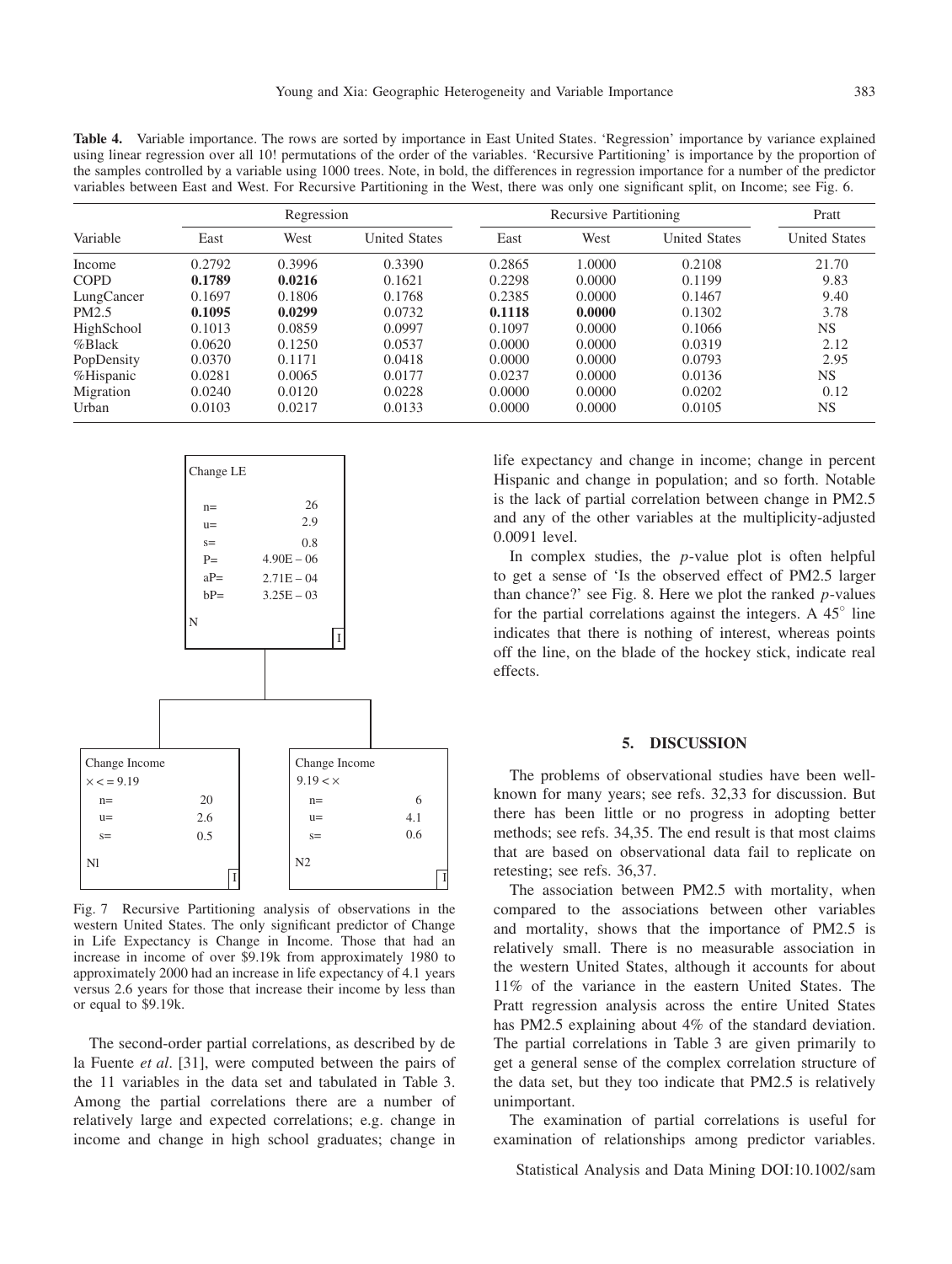

Fig. 8 *P*-value plot of the 55 *p*-values for the partial correlations. Given as a dotted line is the nominal significance level of 0.05. Given as the dashed line is the Bonferroni significance level of 0.0091. An 'x' marks the *p*-value for the partial correlation of change in life expectancy and change in PM2.5. The gap appears unusual and it unexplained.

Consider Fig. 8, where we plot the ranked *p*-values for the partial correlations against the integers. The partial correlation of PM2.5 with mortality, marked as an 'x' is not significant in the context of all the partial correlations, but it is significant if multiple testing issues are ignored. There are many other partial correlations better supported by the data. Very curiously, there is a large unexplained gap in the points falling on a  $45^\circ$  line. We provide a partial correlation diagram, Fig. 9, to visualize the links among the variables. This diagram suggests a straightforward strategy. One could increase education efforts with the idea of increasing income and thereby increasing longevity.

While conducting our reanalysis of the Pope data set a pertinent publication appeared, Krstić [12]. Krstić focused his reanalysis on the data set of 51 metropolitan regions. He noticed that the statistical significance of PM2.5 failed if he removed what he considered an outlier observation, Topeka, Kansas. We follow the calculations given in Krstic´ to estimate expected change in longevity for a change in PM2.5 or income. Change in longevity is computed as the regression coefficient times the change in either PM2.5 or Income. Krstić also adjusts this number by multiplying the result by  $R^2$ . The results of these calculations in terms of

Statistical Analysis and Data Mining DOI:10.1002/sam

**Table 5.** Change in days of life for changes in PM2.5 and Income computed as the regression coefficient times the change in PM2.5 or Income. Following Krstić, these changes are weighted by the R2 for PM2.5 and Income to give Days K.

| SD             | Days PM2.5 | Days<br>Income | Days K PM2.5 | Days K<br>Income |
|----------------|------------|----------------|--------------|------------------|
| 0.5            | 38.5       | 95.5           | 2.0          | 30.4             |
| 1              | 77.1       | 190.9          | 4.0          | 60.7             |
| $\overline{c}$ | 154.2      | 381.9          | 8.0          | 121.4            |

standard deviations are given in Table 5. For both PM2.5 and income, the days saved depends on the value of the change in the variable. For both PM2.5 and income a change of one standard deviation seems representative of policy goals. Again, income is more important than PM2.5.

All analysis indicates that changes in income and several other variables are more influential than PM2.5, so policymakers might better focus on improving the economy, reducing cigarette smoking, and encouraging people to pursue education. With no adjustment to the significance level for multiple testing, for example, the partial correlation of change in life expectancy and PM2.5 is 0.147 and this is significant at the 0.05 (unadjusted) level. Since we provide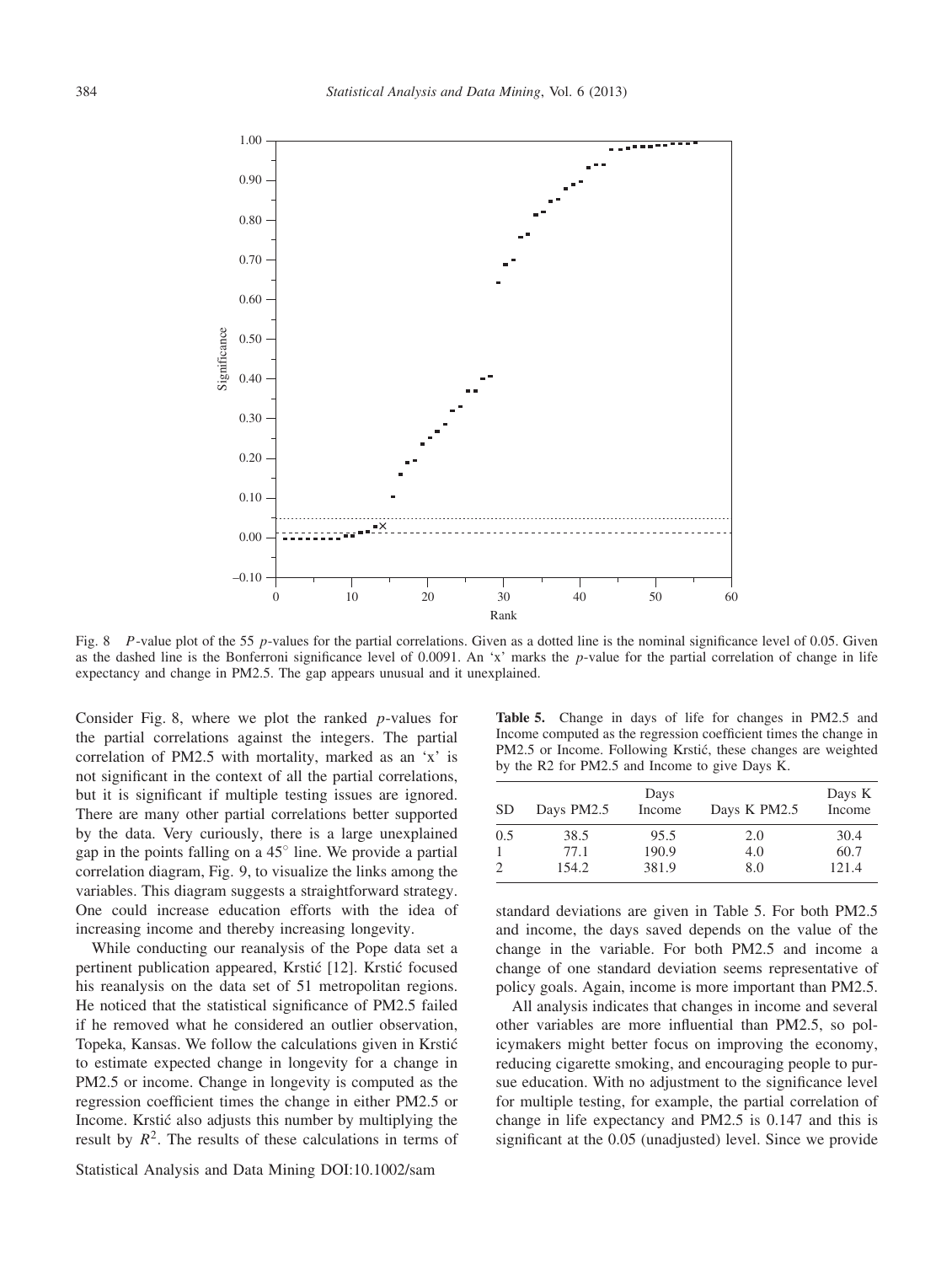

Fig. 9 Partial correlation diagram. The thicker the line the stronger the partial correlation. Positive partial correlations are red and negative are blue. Focus on Change LE, the change in life expectancy. Income is the most important variable, then smoking proxies, COPD and Lung cancer. High-school is positively associated with increased income, as expected. People migrate to metropolitan area with increasing income. Urbanization increases where income increases. The strongest path to increased life expectancy is from high-school to income to increase life expectancy. [Color figure can be viewed in the online issue, which is available at wileyonlinelibrary.com.]

the data set, an interested reader can produce variations of this partial correlation table as well as other analyses.

The classic view of science is expressed by Feynman[38]: 'In summary, the idea is to try to give all the information to help others to judge the value of your contribution; not just the information that leads to judgment in one particular direction or another'. In contrast, the scientist as advocate is expressed in the Stanford News headline of August 11, 2011, 'Scientists must leave the ivory tower and become advocates, or civilization is endangered, says Stanford biologist Paul Ehrlich' The sub-headline continued, 'Scientists, especially ecologists, have to be more active in explaining the meaning of their research results to the public if human behavior is going to change in time to prevent a planetary catastrophe' [39].

Complex modeling presents its own problems. Friedrich Hayek [40] in his Nobel Prize lecture of 1974 described the situation of complex modeling outside the area of the physical sciences where theory offers guidance on which variables need to be measured. In nonphysical sciences, one might simply use available measurements. In physical sciences the number of relevant variables can be small and the relationships simple, whereas in complex biological systems both the number of variables and how they are related can be very complex, which Hayek called essential complexity. With a large number of variables and complex relationships, laymen have essentially no ability to discern the validity of the model. Even experts will have trouble evaluating claims based on models. Debunking invalid

models is difficult because the models are complex and because people and institutions tend to become invested in those models. We summarize the Hayek argument: There are multiple factors that are likely to impinge on a phenomenon of interest and many of these factors may not be measured or even measurable. Outside of the physical sciences we have little theory to guide us on what needs measuring. These unavailable factors can lead to biases that may be on the same order of magnitude as the phenomenon under study. In our case, the study of factors associated with mortality, the mechanism is one of *essential* complexity. The statistical modeling process is not simple, so even experts find it difficult to judge the validity of the analysis. We think the link between air pollution and longevity lines up nicely with Hayek's essential complexity. Pope *et al*. claim that PM2.5 is killing people. Krstic is on the other ´ side, 'The observed loss of statistical significance in the correlation between the reduction of ambient air PM2.5 concentrations and life expectancy in metropolitan areas of the United States, after removing one of the metropolitan areas from the regression analysis, may raise concern for the policymakers in decisions regarding further reductions in permitted levels of air pollution emissions.' Given the lack of effect in the West and the greater importance of other predictors, we agree with Krstic that this data set does ´ not support the claim that decreasing PM2.5 will increase longevity. If the cost of decreasing PM2.5 is high enough there could well be a net loss in longevity.

## **REFERENCES**

- [1] P. W. Huber, Galileo's Revenge, Junk Science in the Court room. New York, BasicBooks, 1991.
- [2] M. B. Cope and D. B. Allison, White hat bias: examples of its presence in obesity research and a call for renewed commitment to faithfulness in research reporting. International Journal of Obesity December 1 (2009), 1–5.
- [3] News Release—Air, March 1, 2011. EPA Report Underscores Clean Air Act's Successful Public Health Protections. Landmark law saved 160,000 lives in 2010 alone, http://yosemite.epa.gov/opa/admpress.nsf/6424ac1caa800 aab85257359003f5337/f8ad3485e788be5a85257846005 40649!OpenDocument, 2011.
- [4] C. A. Pope III, E. Ezzati, and D. W. Dockery, Fineparticulate air pollution and life expectancy in the United States, N Engl J Med 360 (2009), 376–386.
- [5] J. E. Enstrom, Fine particulate air pollution and total mortality among elderly Californians, 1973–2002, Inhalation Toxicology 17 (2005), 803–816.
- [6] R. D. Peng, F. Dominici, and S. L. Zeger, Commentary: Reproducible epidemiologic research, American Journal of Epidemiology 163 (2006), 783–789.
- [7] J. M. Schwartz and S. F. Hayward, Air Quality in America, Chapter 7, Air Pollution and Health, AEI Press, 2007.
- [8] P. Styer, N. McMillan, F. Gao, J. Davis, and J. Sacks, Effect of outdoor airborne particulate matter on daily death counts, Environ Health Perspect 103 (1995), 490–497.